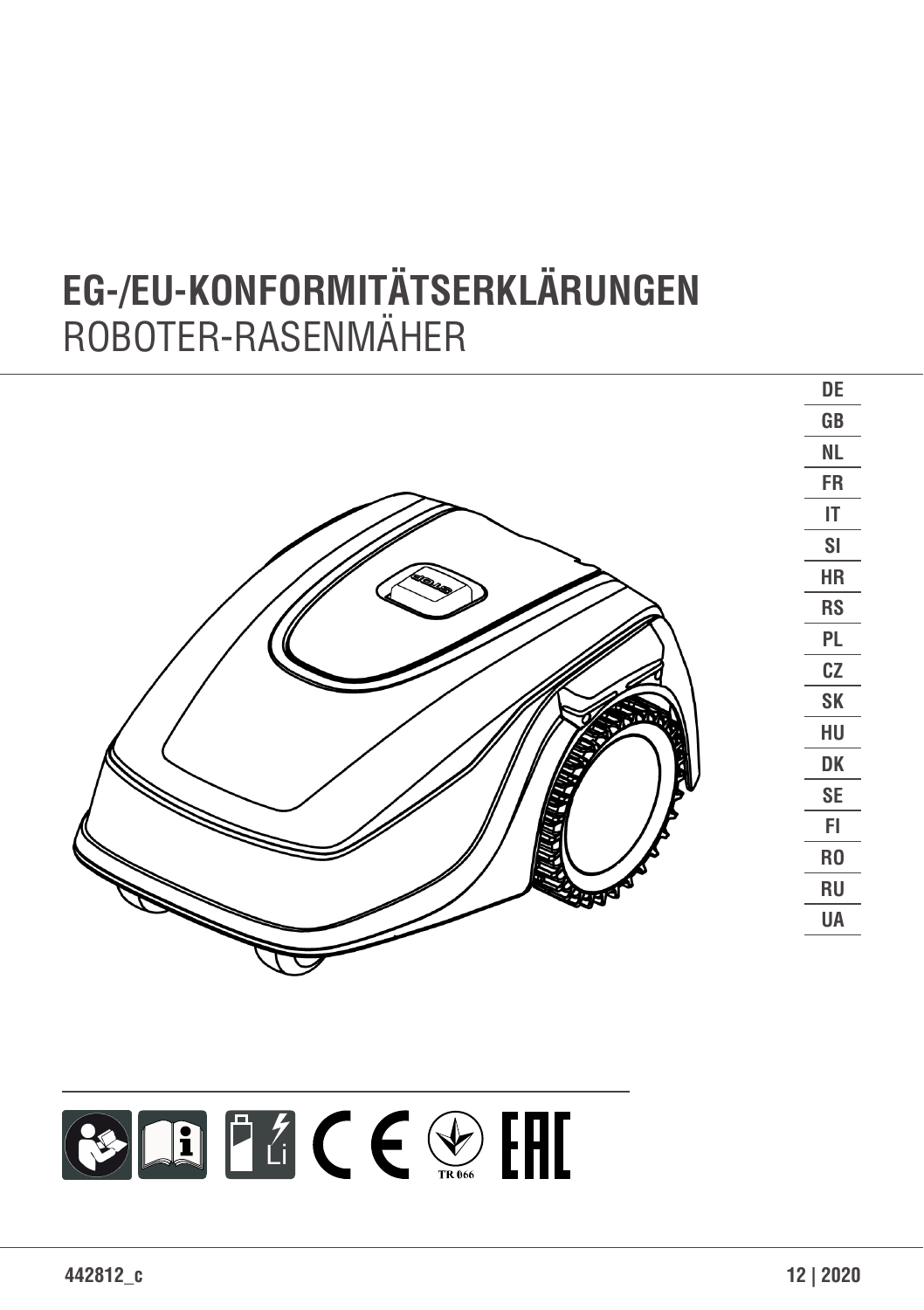Wir erklären hiermit in alleiniger Verantwortung, dass dieses Produkt in der auf dem Markt vertriebenen Form die Anforderungen der harmonisierten EU-Richtlinien, die EU-Sicherheitsstandards und die produktspezifischen Standards erfüllt.

### **Produkt**

Roboter-Rasenmäher

#### **Typ**

Robolinho 300; Robolinho 300 (E, W) Robolinho 450; Robolinho 450 (E, W) Robolinho 500; Robolinho 500 (E, I, W) Robolinho 700; Robolinho 700 (E, I, W) Robolinho 800; Robolinho 800 (E, W) Robolinho 1150; Robolinho 1150 (SE, E, I, W) Robolinho 1200; Robolinho 1200 (E, I, W) Robolinho 2000; Robolinho 2000 (E, I, W) Gudenaa 1000W (Robolinho 1150W)

#### **Seriennummer**

0L01-000001 - 9L30-999999

### **Hersteller**

AL-KO Geräte GmbH Ichenhauser Str. 14 D-89359 Kötz

#### **Dokumentations-Bevollmächtigter**

Andreas Hedrich Ichenhauser Str. 14 D-89359 Kötz

#### **EU-Richtlinien**

2006/42/EG 2014/53/EU 2011/65/EU

#### **Harmonisierte Normen**

EN 60335-1:2012+A11:2014+A13:2017 +A1:2019+A14:2019+A2:2019 EN 50636-2-107:2015+A1:2018+A2:2020

Kötz, 01.12.2020

Pela Wallanda. L

Peter Kaltenstadler Managing Director

Vereinfachte EU-Konformitätserklärung gemäß 2014/53/EU, Artikel 10 Absatz 9: Hiermit erklärt die AL-KO Geräte GmbH, dass die Funkanlagentypen Lemonbeat Modul und AL-KO WiFi Board Robolinho der Richtlinie 2014/53/EU entsprechen. Der vollständige Text der EU-Konformitätserklärung ist unter der folgenden Internetadresse verfügbar: www.al-ko.com/shop/de/product-safety-sheets/

#### **GB Translation of the original EU/EC declaration of conformity**

We hereby declare, as the exclusively responsible party, that this product in its marketed form meets the requirements of the harmonised EU directives, EU safety standards and the product-specific standards.

### **Product**

Automatic lawn mower

### **Type**

Robolinho 300; Robolinho 300 (E, W) Robolinho 450; Robolinho 450 (E, W) Robolinho 500; Robolinho 500 (E, I, W) Robolinho 700; Robolinho 700 (F, J, W) Robolinho 800; Robolinho 800 (E, W) Robolinho 1150; Robolinho 1150 (SE, E, I, W) Robolinho 1200; Robolinho 1200 (E, I, W) Robolinho 2000; Robolinho 2000 (E, I, W) Gudenaa 1000W (Robolinho 1150W)

#### **Serial number**

0L01-000001 - 9L30-999999

#### **Manufacturer**

AL-KO Geräte GmbH Ichenhauser Str. 14 D-89359 Kötz

### **Duly authorised person for technical file**

Andreas Hedrich Ichenhauser Str. 14 D-90250 KSH

**EU directives** 2006/42/EC 2014/53/EU 2011/65/EU

### **Harmonised standards**

EN 60335-1:2012+A11:2014+A13:2017 +A1:2019+A14:2019+A2:2019 EN 50636-2-107:2015+A1:2018+A2:2020

Kötz, 01 Dec 2020

Pelo UnMental

Peter Kaltenstadler Managing Director

Simplified EU declaration of conformity in accordance with Directive 2014/53/EU, article 10, section 9: AL-KO Geräte GmbH hereby declares that the radio Lemonbeat module and AL-KO Robolinho WIFI board comply with Directive 2014/53/EU. The complete text of the EU declaration of conformity is available at the following link:

www.al-ko.com/shop/de/product-safety-sheets/

#### **NL Vertaling van de oorspronkelijke EU-/EG-verklaring van overeenstemming**

We verklaren hierbij onder onze eigen verantwoordelijkheid dat dit product, zoals het op de markt wordt gebracht, voldoet aan de eisen van de geharmoniseerde EU-richtlijnen, de EU-veiligheidsnormen en de productspecifieke normen.

#### **Product**

Robot-grasmaaier

#### **Type**

Robolinho 300; Robolinho 300 (E, W)  $Roholinho 450; Roholinho 450 (F, W)$ Robolinho 500; Robolinho 500 (E, I, W) Robolinho 700; Robolinho 700 (E, I, W) Robolinho 800; Robolinho 800 (E, W) Robolinho 1150; Robolinho 1150 (SE, E, I, W) Robolinho 1200; Robolinho 1200 (E, I, W) Robolinho 2000; Robolinho 2000 (E, I, W) Gudenaa 1000W (Robolinho 1150W)

#### **Serienummer**

0L01-000001 - 9L30-999999

**Fabrikant** AL-KO Geräte GmbH Ichenhauser Str. 14 D-89359 Kötz

#### **Gemachtigde documentatie**

Andreas Hedrich Ichenhauser Str. 14 D-89359 Kötz

### **EU-richtlijnen**

2006/42/EC 2014/53/EU 2011/65/EU

#### **Geharmoniseerde normen**

EN 60335-1:2012+A11:2014+A13:2017 +A1:2019+A14:2019+A2:2019 EN 50636-2-107:2015+A1:2018+A2:2020

Kötz, 2020-12-01

Pela Valley Auch

Peter Kaltenstadler Managing Director

Vereenvoudigde EU-conformiteitsverklaring conform 2014/53/EU, artikel 10, paragraaf 9: Bij deze verklaart AL-KO Geräte GmbH dat de communicatiemodules van het type Lemonbeat en AL-KO WIFI BOARD Robolinho voldoen aan de richtlijn 2014/53/EU. De volledige tekst van de EU-conformiteitsverklaring is te lezen via het volgende internetadres: www.al-ko.com/shop/de/product-safety-sheets/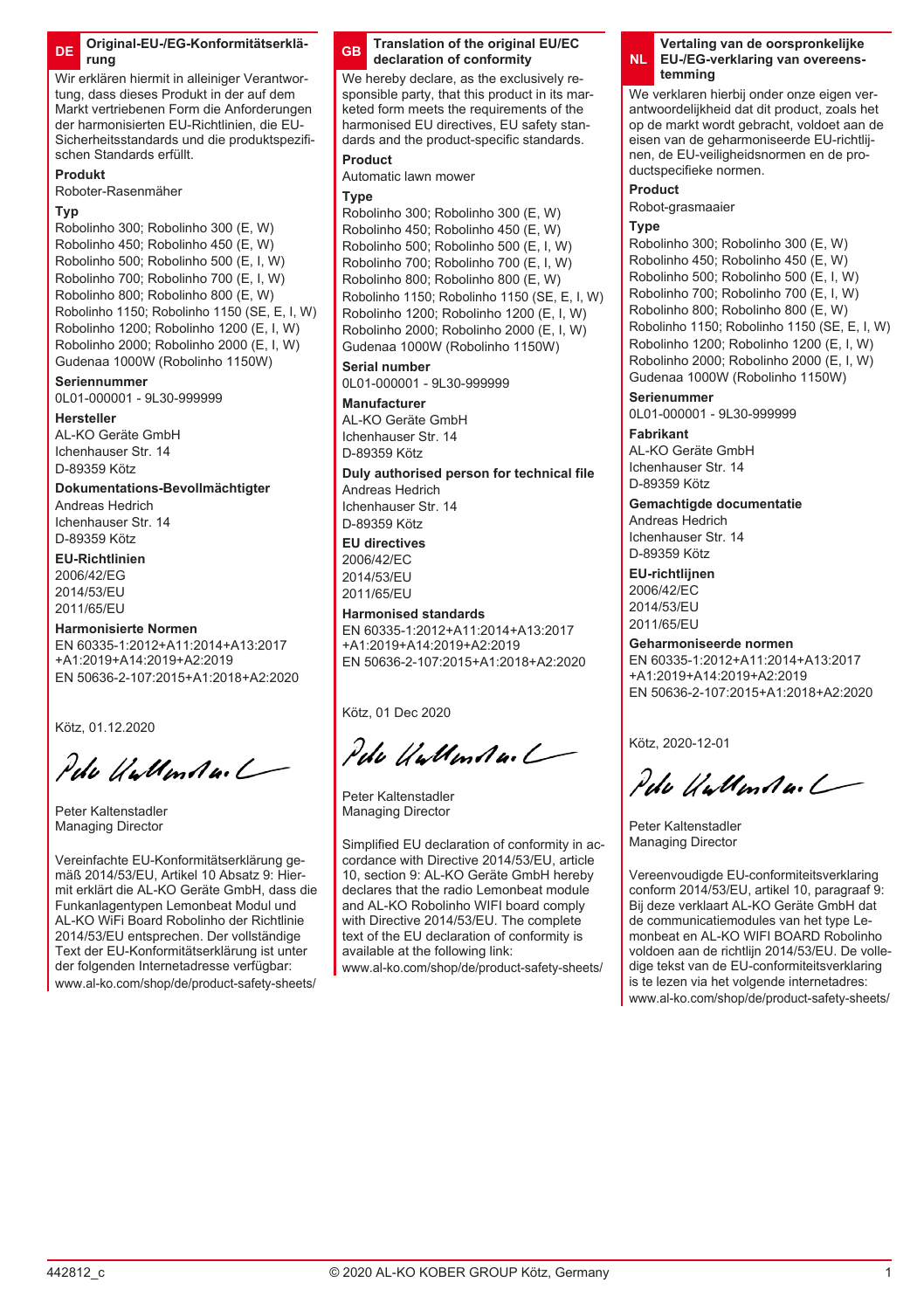**FR Traduction de la déclaration de conformité UE/CE originale**

Nous déclarons par la présente sous notre seule responsabilité que ce produit, sous la forme mise sur le marché, répond aux dispositions des directives CE harmonisées, des normes de sécurité de l'UE et des normes spécifiques aux produits.

# **Produit**

Robot de tonte

### **Type**

Robolinho 300; Robolinho 300 (E, W) Robolinho 450; Robolinho 450 (E, W) Robolinho 500; Robolinho 500 (E, I, W) Robolinho 700; Robolinho 700 (E, I, W) Robolinho 800; Robolinho 800 (E, W) Robolinho 1150; Robolinho 1150 (SE, E, I, W) Robolinho 1200; Robolinho 1200 (E, I, W) Robolinho 2000; Robolinho 2000 (E, I, W) Gudenaa 1000W (Robolinho 1150W)

### **Numéro de série**

0L01-000001 - 9L30-999999

#### **Fabricant**

AL-KO Geräte GmbH Ichenhauser Str. 14 D-89359 Kötz

### **Responsable de la documentation**

Andreas Hedrich Ichenhauser Str. 14 D-89359 Kötz

#### **Directives UE** 2006/42/EC

2014/53/EU 2011/65/EU

### **Normes harmonisées**

EN 60335-1:2012+A11:2014+A13:2017 +A1:2019+A14:2019+A2:2019 EN 50636-2-107:2015+A1:2018+A2:2020

Kötz, 2020-12-01

Pela Untlender /

Peter Kaltenstadler Managing Director

Déclaration de conformité UE simplifiée selon 2014/53/UE, article 10 alinéa 9 : Par la présente, la société AL-KO Geräte GmbH déclare que les équipements radioélectriques de type Module Lemonbeat et AL-KO WIFI Board Robolinho sont conformes à la directive 2014/53/UE. Le texte intégral de la déclaration de conformité UE est disponible à l'adresse Internet suivante :

www.al-ko.com/shop/de/product-safety-sheets/

### **IT Traduzione della dichiarazione di conformità UE/CE originale**

Con la presente, sotto la nostra esclusiva responsabilità, dichiariamo che questo prodotto nella forma distribuita sul mercato soddisfa i requisiti delle direttive UE armonizzate, gli standard di sicurezza UE e gli standard specifici di prodotto.

### **Prodotto**

Tosaerba robot

### **Tipo**

Robolinho 300; Robolinho 300 (E, W) Robolinho 450; Robolinho 450 (E, W) Robolinho 500; Robolinho 500 (E, I, W) Robolinho 700; Robolinho 700 (E, I, W) Robolinho 800; Robolinho 800 (E, W) Robolinho 1150; Robolinho 1150 (SE, E, I, W) Robolinho 1200; Robolinho 1200 (E, I, W) Robolinho 2000; Robolinho 2000 (E, I, W) Gudenaa 1000W (Robolinho 1150W)

#### **Numero di serie**

0L01-000001 - 9L30-999999

# **Costruttore**

AL-KO Geräte GmbH Ichenhauser Str. 14 D-89359 Kötz

### **Rappresentante autorizzato della docu-**

**mentazione** Andreas Hedrich Ichenhauser Str. 14 D-89359 Kötz

### **Direttive UE**

2006/42/EC 2014/53/EU 2011/65/EU

#### **Norme armonizzate**

EN 60335-1:2012+A11:2014+A13:2017 +A1:2019+A14:2019+A2:2019 EN 50636-2-107:2015+A1:2018+A2:2020

Kötz, 2020-12-01

Pela Unthended

Peter Kaltenstadler Managing Director

Dichiarazione di conformità UE semplificata conformemente a 2014/53/UE, art.10, par. 9: Con la presente AL-KO Geräte GmbH dichiara che i tipo di apparecchiature radio modulo Lemonbeat e AL-KO WIFI Board Robolinho sono conformi alla Direttiva 2014/53/ UE. Il testo completo della Dichiarazione di conformità UE è disponibile al seguente indirizzo Internet:

www.al-ko.com/shop/de/product-safety-sheets/

#### **SI Prevod originalne izjave EU/ES o skladnosti**

S polno odgovornostio s to izjavo potriujemo. da izdelek v obliki, ki se prodaja na trgu, ustreza zahtevam usklajenih direktiv EU, varnostnih standardov EU in specifičnih standardov, ki veljajo za ta izdelek.

#### **Izdelek**

Robotska kosilnica

#### **Tip**

Robolinho 300; Robolinho 300 (E, W) Robolinho 450; Robolinho 450 (E, W) Robolinho 500; Robolinho 500 (E, I, W)  $R$ obolinho 700; Robolinho 700 (E, I, W) Robolinho 800; Robolinho 800 (E, W) Robolinho 1150; Robolinho 1150 (SE, E, I, W) Robolinho 1200; Robolinho 1200 (E, I, W) Robolinho 2000; Robolinho 2000 (E, I, W) Gudenaa 1000W (Robolinho 1150W)

### **Serijska številka**

0L01-000001 - 9L30-999999

**Proizvajalec** AL-KO Geräte GmbH Ichenhauser Str. 14 D-89359 Kötz

#### **Oseba, odgovorna za pripravo dokumentacije**

Andreas Hedrich Ichenhauser Str. 14 D-89359 Kötz

### **Direktive EU**

2006/42/EC 2014/53/EU 2011/65/EU

#### **Usklajeni standardi**

EN 60335-1:2012+A11:2014+A13:2017 +A1:2019+A14:2019+A2:2019 EN 50636-2-107:2015+A1:2018+A2:2020

Kötz, 2020-12-01

Pela Wellendard

Peter Kaltenstadler Managing Director

Poenostavljena izjava EU o skladnosti v skladu z direktivo 2014/53/EU, deveti odstavek 10. člena: S to izjavo družba AL-KO Geräte GmbH potrjuje, da vrste radijskih sistemov modula Lemonbeat in AL-KO WIFI Board Robolinho ustrezajo direktivi 2014/53/EU. Celotno besedilo izjave EU o skladnosti je dostopno na naslednjem spletnem naslovu: www.al-ko.com/shop/de/product-safety-sheets/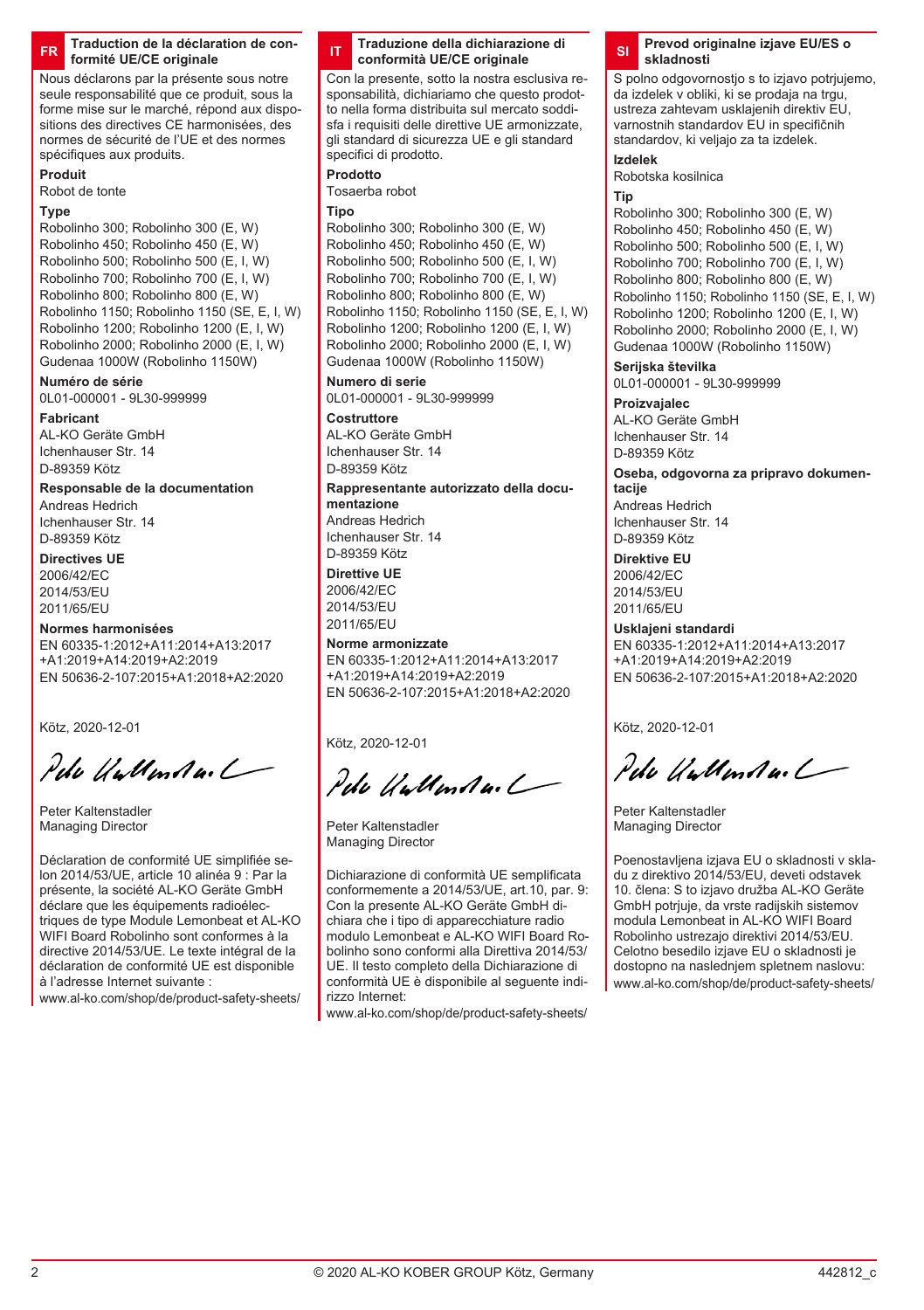#### **HR Prijevod originalne EU/EZ izjave o sukladnosti**

Uz potpunu odgovornost, ovime izjavljujemo da ovaj proizvod u obliku u kojem je zastupljen na tržištu ispunjava zahtjeve harmoniziranih EU-direktiva, sigurnosne standarde EU-a i standarde specifične za proizvod.

### **Proizvod**

Robotska kosilica

#### **Tip**

Robolinho 300; Robolinho 300 (E, W) Robolinho 450; Robolinho 450 (E, W) Robolinho 500; Robolinho 500 (E, I, W)  $R$ obolinho 700; Robolinho 700 (E, I, W) Robolinho 800; Robolinho 800 (E, W) Robolinho 1150; Robolinho 1150 (SE, E, I, W) Robolinho 1200; Robolinho 1200 (E, I, W) Robolinho 2000; Robolinho 2000 (E, I, W) Gudenaa 1000W (Robolinho 1150W)

### **Serijski broj**

0L01-000001 - 9L30-999999

### **Proizvođač**

AL-KO Geräte GmbH Ichenhauser Str. 14 D-89359 Kötz

### **Opunomoćenik za dokumentaciju** Andreas Hedrich

Ichenhauser Str. 14 D-89359 Kötz

#### **Direktive EU-a** 2006/42/EC 2014/53/EU 2011/65/EU

### **Usklađene norme**

EN 60335-1:2012+A11:2014+A13:2017 +A1:2019+A14:2019+A2:2019 EN 50636-2-107:2015+A1:2018+A2:2020

Kötz, 2020-12-01

Pelo UnMental

Peter Kaltenstadler Managing Director

Pojednostavljena EU-Izjava o sukladnosti prema direktivi 2014/53/EU, čl. 10, odl. 9: Ovime tvrtka AL-KO Geräte GmbH izjavljuje da tipovi bežičnih uređaja Lemonbeat Modul i AL-KO WIFI Board Robolinho ispunjavaju zahtieve direktive 2014/53/EU. Potpuni tekst EU-Izjave o sukladnosti dostupan je na sljedećoj internetskoj adresi:

www.al-ko.com/shop/de/product-safety-sheets/

#### **RS Превод оригиналне ЕУ/ЕЗ изјаве о усклађености**

Овим под пуном одговорношћу изјављујемо, да овај производ у облику којим се продаје на тржишту испуњава захтеве хармонизованих ЕУ-директива, безбедносних стандарда ЕУ и стандарда који су специфични за овај производ.

### **Производ**

Роботска косилица

#### **Тип**

Robolinho 300; Robolinho 300 (E, W) Robolinho 450; Robolinho 450 (E, W) Robolinho 500; Robolinho 500 (E, I, W) Robolinho 700; Robolinho 700 (E, I, W) Robolinho 800; Robolinho 800 (E, W) Robolinho 1150; Robolinho 1150 (SE, E, I, W) Robolinho 1200; Robolinho 1200 (E, I, W) Robolinho 2000; Robolinho 2000 (E, I, W) Gudenaa 1000W (Robolinho 1150W)

### **Серијски број**

0L01-000001 - 9L30-999999

#### **Произвођач** AL-KO Geräte GmbH Ichenhauser Str. 14

D-89359 Kötz

### **Лице овлашћено за документацију**

Andreas Hedrich Ichenhauser Str. 14 D-89359 Kötz

### **ЕУ директиве**

2006/42/EC 2014/53/EU 2011/65/EU

### **Усклађени стандарди**

EN 60335-1:2012+A11:2014+A13:2017 +A1:2019+A14:2019+A2:2019 EN 50636-2-107:2015+A1:2018+A2:2020

Kötz, 2020-12-01

Pete Wellenda. L

Peter Kaltenstadler Managing Director

Поједностављена ЕУ Изјава о усаглашености према директиви 2014/53/ ЕУ, чл. 10, одл. 9: Овим документом предузеће AL-KO Geräte GmbH изјављује да типови бежичног уређаја Lemonbеat Modul и AL-KO WIFI Board Robolinho одговарају захтевима директиве 2014/53/ ЕУ. Комплетан текст ЕУ Изјаве о усаглашености је доступан на следећој интернетској адреси:

www.al-ko.com/shop/de/product-safety-sheets/

### **PL Tłumaczenie oryginalnej deklaracji zgodności UE/WE**

Niniejszym oświadczamy na własną odpowiedzialność, że produkt we wprowadzonej przez nas na rynek wersji spełnia wymagania zharmonizowanych dyrektyw UE, standardy bezpieczeństwa UE oraz standardy obowiązujące dla danego produktu.

### **Produkt**

Robot do koszenia trawy

#### **Typ**

Robolinho 300; Robolinho 300 (E, W) Robolinho 450; Robolinho 450 (E, W) Robolinho 500; Robolinho 500 (E, I, W) Robolinho 700; Robolinho 700 (E, I, W) Robolinho 800; Robolinho 800 (E, W) Robolinho 1150; Robolinho 1150 (SE, E, I, W) Robolinho 1200; Robolinho 1200 (E, I, W) Robolinho 2000; Robolinho 2000 (E, I, W) Gudenaa 1000W (Robolinho 1150W)

### **Numer seryjny**

0L01-000001 - 9L30-999999

**Producent** AL-KO Geräte GmbH Ichenhauser Str. 14 D-89359 Kötz

#### **Osoba odpowiedzialna za dokumentację techniczną**

Andreas Hedrich Ichenhauser Str. 14 D-89359 Kötz

#### **Dyrektywy UE** 2006/42/EC

2014/53/EU 2011/65/EU

### **Normy zharmonizowane**

EN 60335-1:2012+A11:2014+A13:2017 +A1:2019+A14:2019+A2:2019 EN 50636-2-107:2015+A1:2018+A2:2020

Kötz, 2020-12-01

Pela Wallander /

Peter Kaltenstadler Managing Director

Uproszczona deklaracja zgodności UE zgodnie z 2014/53/UE, artykuł 10 ustęp 9: Niniejszym firma AL-KO Geräte GmbH oświadcza, że typy urządzenia radiowego modułu Lemonbeat i AL-KO WIFI Board Robolinho są zgodne z dyrektywą 2014/53/UE. Pełny tekst deklaracji zgodności UE jest dostępny pod następującym adresem internetowym: www.al-ko.com/shop/de/product-safety-sheets/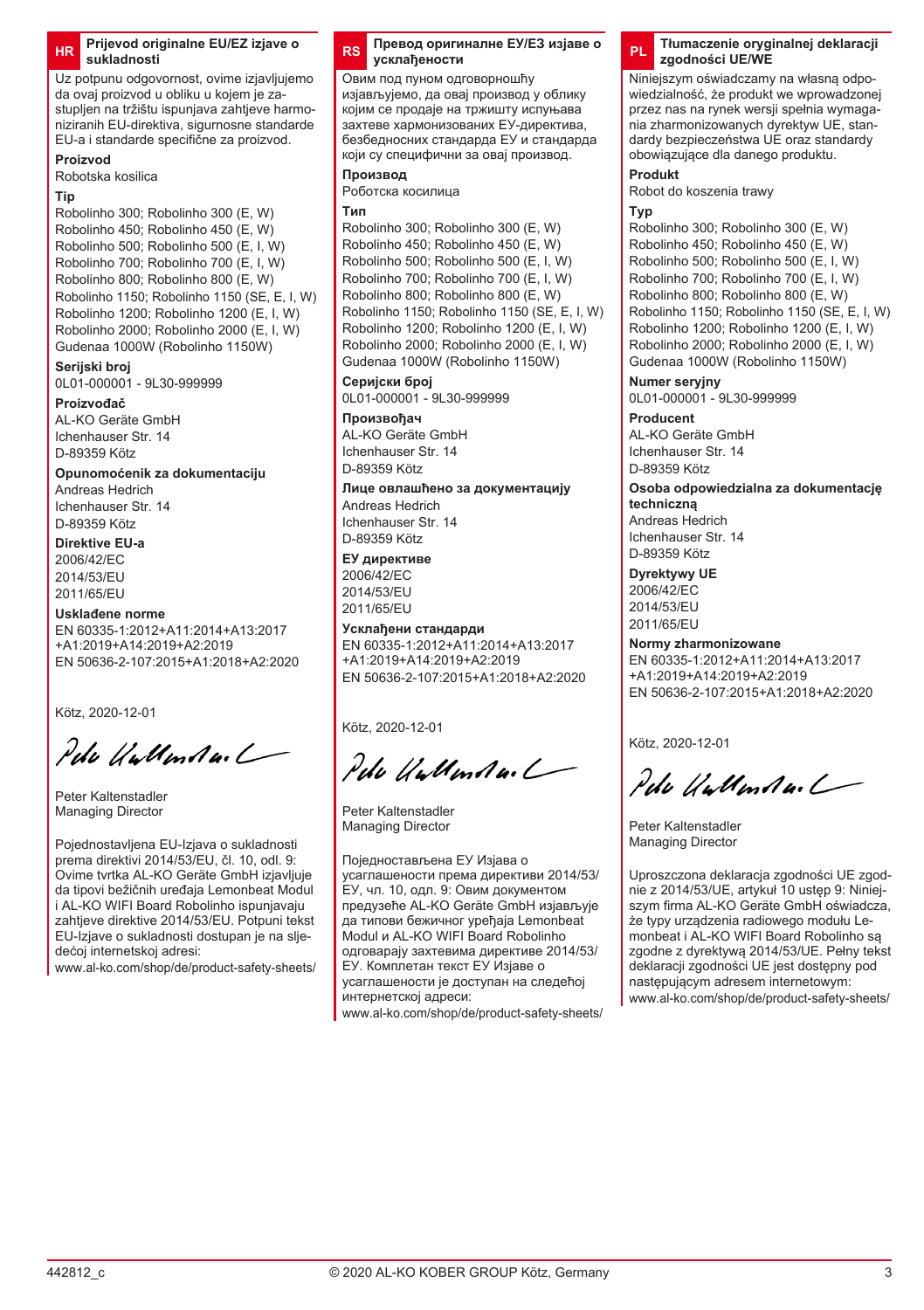#### **CZ Překlad originálního prohlášení o shodě EU/ES**

Tímto na vlastní odpovědnost prohlašujeme, že tento výrobek v provedení, které uvádíme na trh, odpovídá požadavkům harmonizovaných směrnic EU, bezpečnostním standardům EU, a standardům specifickým pro daný výrobek.

### **Výrobek**

Robotická sekačka na trávu

#### **Typ**

Robolinho 300; Robolinho 300 (E, W) Robolinho 450; Robolinho 450 (E, W) Robolinho 500; Robolinho 500 (E, I, W) Robolinho 700; Robolinho 700 (E, I, W) Robolinho 800; Robolinho 800 (E, W) Robolinho 1150; Robolinho 1150 (SE, E, I, W) Robolinho 1200; Robolinho 1200 (E, I, W) Robolinho 2000; Robolinho 2000 (E, I, W) Gudenaa 1000W (Robolinho 1150W)

#### **Výrobní číslo**

0L01-000001 - 9L30-999999

#### **Výrobce**

AL-KO Geräte GmbH Ichenhauser Str. 14 D-89359 Kötz

### **Osoba zplnomocněná za dokumentaci**

Andreas Hedrich Ichenhauser Str. 14 D-89359 Kötz

#### **Směrnice EU** 2006/42/EC 2014/53/EU 2011/65/EU

#### **Harmoniované normy**

EN 60335-1:2012+A11:2014+A13:2017 +A1:2019+A14:2019+A2:2019 EN 50636-2-107:2015+A1:2018+A2:2020

Kötz, 2020-12-01

Pela Wallanda. L

Peter Kaltenstadler Managing Director

Zjednodušené prohlášení o shodě s předpisy EU podle směrnice 2014/53/EU, článek 10, odstavec 9: Společnost AL-KO Geräte GmbH tímto prohlašuje, že typy rádiového zařízení, modulu Lemonbeat a AL-KO WIFI Board Robolinho odpovídají směrnici 2014/53/EU. Úplný text prohlášení o shodě s předpisy EU je k dispozici na následující internetové adrese:

www.al-ko.com/shop/de/product-safety-sheets/

#### **SK Preklad originálu EÚ/ES vyhlásenia o zhode**

Týmto vyhlasujeme na výhradnú vlastnú zodpovednosť, že tento produkt vo forme, v akej sa predáva na trhu, spĺňa podmienky harmonizovaných smerníc EÚ, bezpečnostných štandardov EÚ a štandardov špecifických pre produkt.

### **Výrobok**

Robotická kosačka na trávu

#### **Typ**

Robolinho 300; Robolinho 300 (E, W) Robolinho 450; Robolinho 450 (E, W) Robolinho 500; Robolinho 500 (E, I, W) Robolinho 700; Robolinho 700 (E, I, W) Robolinho 800; Robolinho 800 (E, W) Robolinho 1150; Robolinho 1150 (SE, E, I, W) Robolinho 1200; Robolinho 1200 (E, I, W) Robolinho 2000; Robolinho 2000 (E, I, W) Gudenaa 1000W (Robolinho 1150W)

#### **Sériové číslo**

0L01-000001 - 9L30-999999 **Výrobca** AL-KO Geräte GmbH

Ichenhauser Str. 14 D-89359 Kötz

#### **Dokumentácia - oprávnená osoba**

Andreas Hedrich Ichenhauser Str. 14 D-89359 Kötz

**Smernice EÚ** 2006/42/EC 2014/53/EU 2011/65/EU

#### **Harmonizované normy**

EN 60335-1:2012+A11:2014+A13:2017 +A1:2019+A14:2019+A2:2019 EN 50636-2-107:2015+A1:2018+A2:2020

Kötz, 2020-12-01

Pela Wallanda. L

Peter Kaltenstadler Managing Director

Zjednodušené vyhlásenie o zhode EÚ v zmysle smernice 2014/53/EÚ, článok 10, odsek 9: Spoločnosť AL-KO Geräte GmbH týmto vyhlasuje, že rádiové zariadenia typu Lemonbeat Modul a AL-KO WIFI Board Robolinho spĺňajú predpisy smernice 2014/53/ EU. Úplné znenie vyhlásenia o zhode EÚ je k dispozícii na internetovej adrese:

www.al-ko.com/shop/de/product-safety-sheets/

### **HU Az eredeti EU/EK megfelelőségi nyilatkozat fordítása**

Kizárólagos felelősségünk tudatában kijelentjük, hogy a termék a piacon értékesített formájában teljesíti a harmonizált EU-irányelvek követelményeit, az EU biztonsági szabványait és a termékspecifikus szabványokat.

**Termék**

### Robotfűnyíró

### **Típus**

Robolinho 300; Robolinho 300 (E, W) Robolinho 450; Robolinho 450 (E, W) Robolinho 500; Robolinho 500 (E, I, W) Robolinho 700; Robolinho 700 (E, I, W) Robolinho 800; Robolinho 800 (E, W) Robolinho 1150; Robolinho 1150 (SE, E, I, W) Robolinho 1200; Robolinho 1200 (E, I, W) Robolinho 2000; Robolinho 2000 (E, I, W) Gudenaa 1000W (Robolinho 1150W)

#### **Sorozatszám**

0L01-000001 - 9L30-999999

**Gyártó** AL-KO Geräte GmbH Ichenhauser Str. 14 D-89359 Kötz

### **A dokumentációért felelős személy**

Andreas Hedrich Ichenhauser Str. 14 D-89359 Kötz

### **EU-irányelvek**

2006/42/EC 2014/53/EU 2011/65/EU

### **Harmonizált szabványok**

EN 60335-1:2012+A11:2014+A13:2017 +A1:2019+A14:2019+A2:2019 EN 50636-2-107:2015+A1:2018+A2:2020

Kötz, 2020-12-01

Pela Wellendard

Peter Kaltenstadler Managing Director

Egyszerűsített EU megfelelőségi nyilatkozat a 2014/53/EU irányelv 10. cikkének 9. bek. szerint: Az AL-KO Geräte GmbH kijelenti, hogy a Lemonbeat Modul és az AL-KO WIFI Board Robolinho típusú rádióberendezések megfelelnek a 2014/53/EU irányelv előírásainak. Az EU megfelelőségi nyilatkozat teljes szövege a következő internetes címen érhető el: www.al-ko.com/shop/de/product-safety-sheets/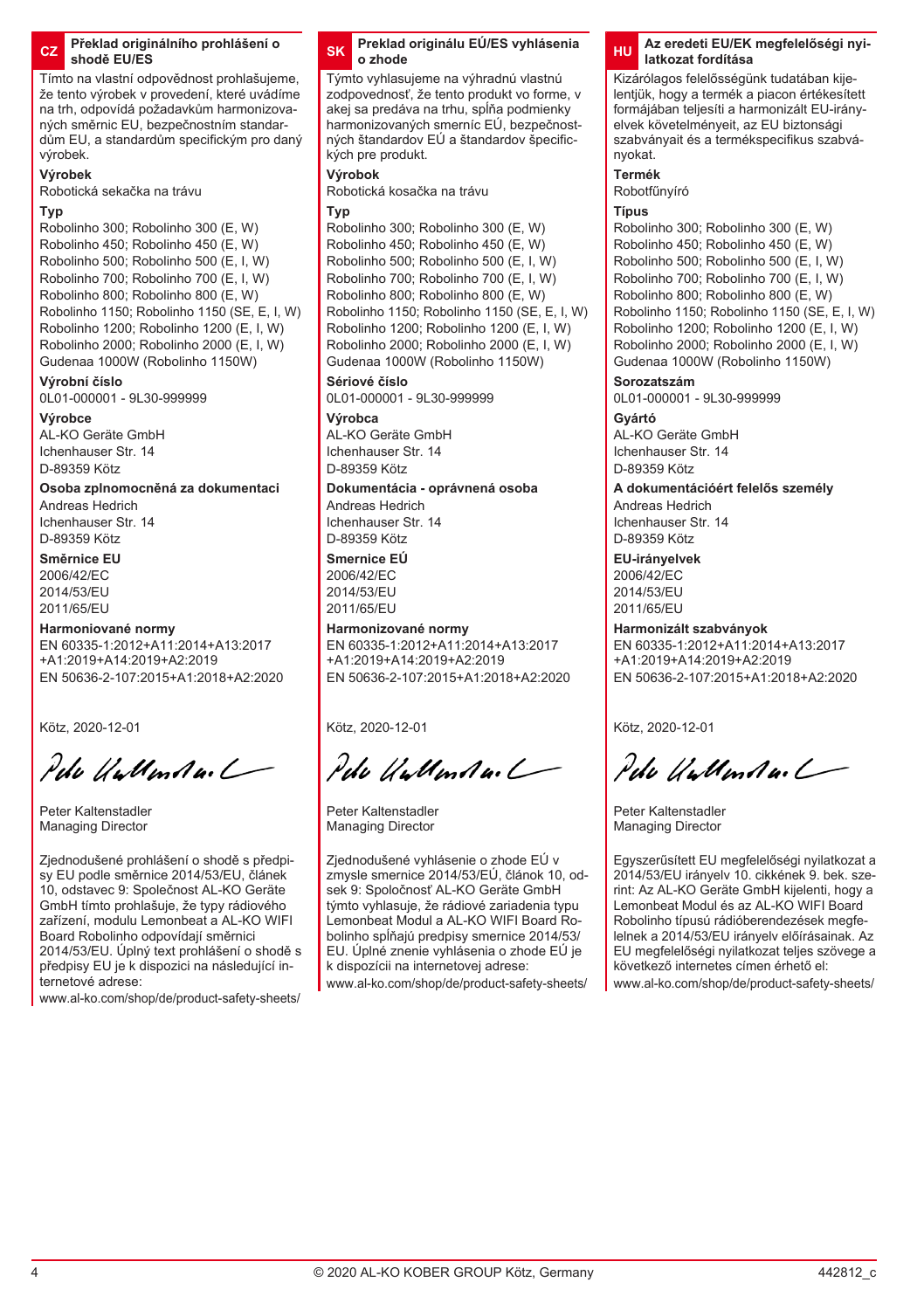#### **DK Oversættelse af den originale EU-/ EF-overensstemmelseserklæring**

Vi erklærer på eget ansvar hermed, at dette produkt ved markedsføringen overholder kravene i de harmoniserede EU-direktiver, EU-sikkerhedsstandarderne samt de produktspecifikke standarder.

#### **Produkt**

Robotplæneklipper

### **Type**

Robolinho 300; Robolinho 300 (E, W) Robolinho 450; Robolinho 450 (E, W) Robolinho 500; Robolinho 500 (E, I, W)  $R$ obolinho 700; Robolinho 700 (E, I, W) Robolinho 800; Robolinho 800 (E, W) Robolinho 1150; Robolinho 1150 (SE, E, I, W) Robolinho 1200; Robolinho 1200 (E, I, W) Robolinho 2000; Robolinho 2000 (E, I, W) Gudenaa 1000W (Robolinho 1150W)

#### **Serienummer**

0L01-000001 - 9L30-999999

### **Producent**

AL-KO Geräte GmbH Ichenhauser Str. 14 D-89359 Kötz

**Ansvarlig for dokumentationen**

Andreas Hedrich Ichenhauser Str. 14 D-89359 Kötz

**EU-direktiver** 2006/42/EC 2014/53/EU 2011/65/EU

#### **Harmoniserede standarder**

EN 60335-1:2012+A11:2014+A13:2017 +A1:2019+A14:2019+A2:2019 EN 50636-2-107:2015+A1:2018+A2:2020

Kötz, 2020-12-01

Pela Wellendar L

Peter Kaltenstadler Managing Director

Forenklet EU-overensstemmelseserklæring iht. 2014/53/EU, artikel 10 stk. 9: Hermed erklærer AL-KO Geräte GmbH, at radioudstyr af Lemonbeat Modul og AL-KO WIFI Board Robolinho overholder direktivet 2014/53/EU. EUoverensstemmelseserklæringens fulde tekst findes også under følgende internetadresse: www.al-ko.com/shop/de/product-safety-sheets/

#### **SE Översättning av original EU-/EG-försäkran om överensstämmelse**

Vi förklarar härmed på eget ansvar att denna produkt i den form som den säljs på marknaden uppfyller kraven i de harmoniserade EUdirektiven, EU- säkerhetsstandarderna samt de produktspecifika standarderna.

#### **Produkt**

Robotgräsklippare

#### **Typ**

Robolinho 300; Robolinho 300 (E, W) Robolinho 450; Robolinho 450 (E, W) Robolinho 500; Robolinho 500 (E, I, W) Robolinho 700; Robolinho 700 (F, J, W) Robolinho 800; Robolinho 800 (E, W) Robolinho 1150; Robolinho 1150 (SE, E, I, W) Robolinho 1200; Robolinho 1200 (E, I, W) Robolinho 2000; Robolinho 2000 (E, I, W) Gudenaa 1000W (Robolinho 1150W)

### **Serienummer**

0L01-000001 - 9L30-999999

### **Tillverkare**

AL-KO Geräte GmbH Ichenhauser Str. 14 D-89359 Kötz

### **Befullmäktigad för dokumentation**

Andreas Hedrich Ichenhauser Str. 14 D-89359 Kötz

### **EU-direktiv** 2006/42/EC

2014/53/EU 2011/65/EU

### **Harmoniserade standarder**

EN 60335-1:2012+A11:2014+A13:2017 +A1:2019+A14:2019+A2:2019 EN 50636-2-107:2015+A1:2018+A2:2020

Kötz, 2020-12-01

Peda Walland an L

Peter Kaltenstadler Managing Director

Förenklad EU-försäkran om överensstämmelse enligt 2014/53/EU, artikel 10 avsnitt 9: Härmed försäkrar AL-KO Geräte GmbH att Lemonbeat Modul och AL-KO WIFI Board Robolinho motsvarar direktivet 2014/53/EU. Den fullständiga texten till EU-försäkran om överensstämmelse finns på följande internetadress:

www.al-ko.com/shop/de/product-safety-sheets/

#### **FI Alkuperäisen EU-/EY-vaatimustenmukaisuusvakuutuksen käännös**

Vakuutamme täten yksinomaisella vastuulla, että tämä tuote täyttää markkinoille tuodussa muodossaan yhdenmukaistettujen EU-direktiivien, EU-turvallisuusstandardien ja tuotekohtaisten standardien vaatimukset.

#### **Tuote**

Robottiruohonleikkuri

#### **Tyyppi**

Robolinho 300; Robolinho 300 (E, W) Robolinho 450; Robolinho 450 (E, W) Robolinho 500; Robolinho 500 (E, I, W)  $R$ obolinho 700; Robolinho 700 (E, I, W) Robolinho 800; Robolinho 800 (E, W) Robolinho 1150; Robolinho 1150 (SE, E, I, W) Robolinho 1200; Robolinho 1200 (E, I, W) Robolinho 2000; Robolinho 2000 (E, I, W) Gudenaa 1000W (Robolinho 1150W)

### **Sarjanumero**

0L01-000001 - 9L30-999999

**Valmistaja** AL-KO Geräte GmbH Ichenhauser Str. 14 D-89359 Kötz

#### **Asiakirjojen kokoamiseen valtuutettu henkilö**

Andreas Hedrich Ichenhauser Str. 14 D-89359 Kötz

### **EU-direktiivit**

2006/42/EC 2014/53/EU 2011/65/EU

### **Yhdenmukaistetut standardit**

EN 60335-1:2012+A11:2014+A13:2017 +A1:2019+A14:2019+A2:2019 EN 50636-2-107:2015+A1:2018+A2:2020

Kötz, 2020-12-01

Pela Wellendard

Peter Kaltenstadler Managing Director

Yksinkertaistettu EU-vaatimustenmukaisuusvakuutus direktiivin 2014/53/EU,10 artiklan 9 kohdan mukaan: AL-KO Geräte GmbH vakuuttaa, että radiolaitetyypit Lemonbeart-moduuli ja AL-KO WIFI Board Robolinho täyttävät direktiivin 2014/53/EU vaatimukset. EUvaatimustenmukaisuusvakuutuksen koko teksti on saatavilla internetissä osoitteessa: www.al-ko.com/shop/de/product-safety-sheets/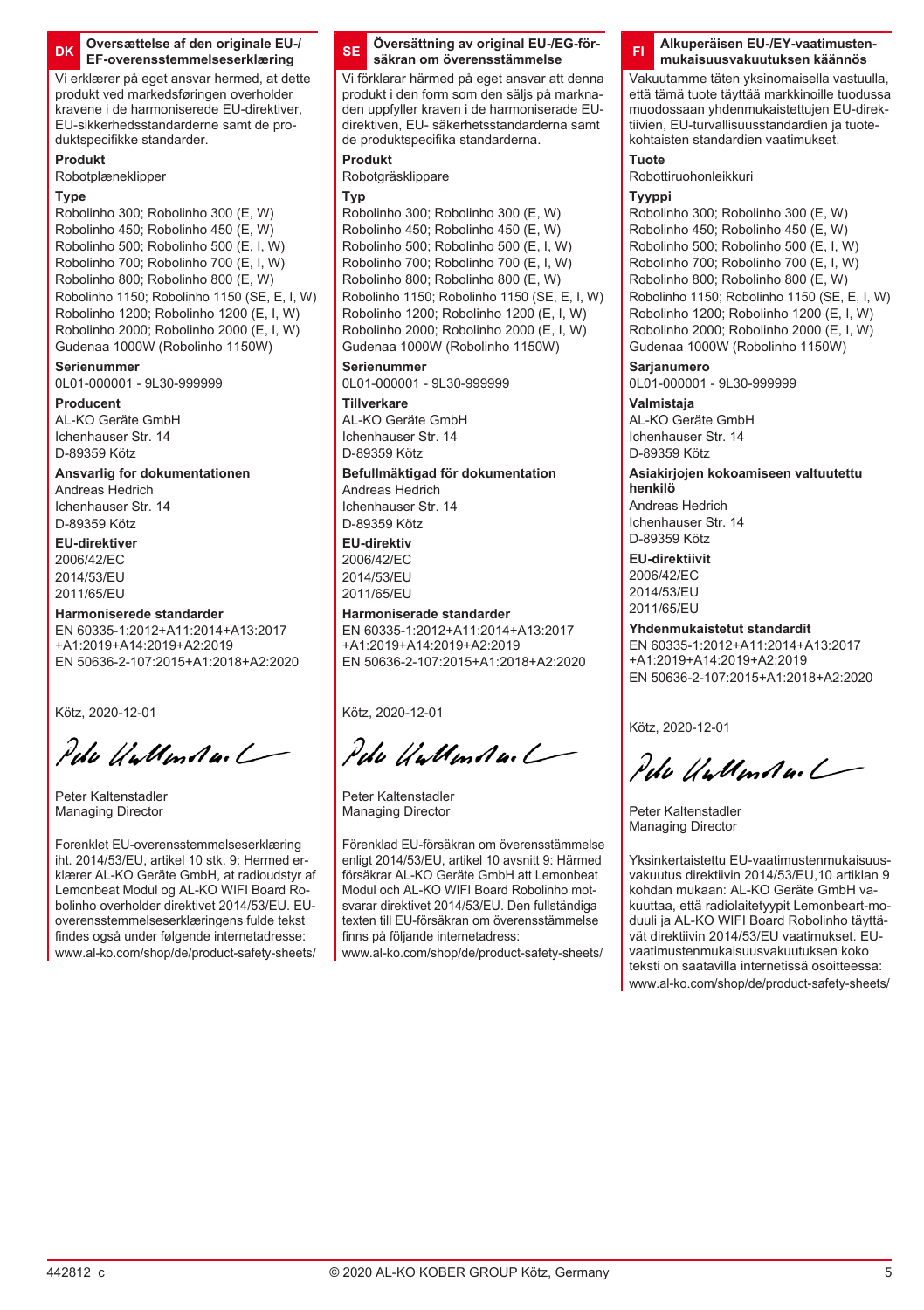www.al-ko.com/shop/de/product-safety-sheets/

### **RO Traducerea declarației de conformitate UE/CE originale**

Prin prezenta confirmăm pe proprie răspundere că produsul, în forma comercializată pe piață, corespunde specificațiilor Directivelor UE armonizate, standardelor de securitate UE si standardele specifice de produs.

### **Produs**

Robotic mașini de tuns iarba

#### **Tip**

Robolinho 300; Robolinho 300 (E, W) Robolinho 450; Robolinho 450 (E, W) Robolinho 500; Robolinho 500 (E, I, W)  $R$ obolinho 700; Robolinho 700 (E, I, W) Robolinho 800; Robolinho 800 (E, W) Robolinho 1150; Robolinho 1150 (SE, E, I, W) Robolinho 1200; Robolinho 1200 (E, I, W) Robolinho 2000; Robolinho 2000 (E, I, W) Gudenaa 1000W (Robolinho 1150W)

### **Număr de serie**

0L01-000001 - 9L30-999999

### **Producător**

AL-KO Geräte GmbH Ichenhauser Str. 14 D-89359 Kötz

# **Împuternicit cu documentaţia**

Andreas Hedrich Ichenhauser Str. 14 D-89359 Kötz

#### **Directive UE** 2006/42/EC 2014/53/EU

2011/65/EU

### **Norme armonizate**

EN 60335-1:2012+A11:2014+A13:2017 +A1:2019+A14:2019+A2:2019 EN 50636-2-107:2015+A1:2018+A2:2020

Kötz, 2020-12-01

Pela Wallandes L

Peter Kaltenstadler Managing Director

Vereinfachte EU-Konformitätserklärung gemäß 2014/53/EU, Artikel 10 Absatz 9: Hiermit erklärt die AL-KO Geräte GmbH, dass die Funkanlagentypen Lemonbeat Modul und AL-KO WiFi Board Robolinho der Richtlinie 2014/53/EU entsprechen. Der vollständige Text der EU-Konformitätserklärung ist unter der folgenden Internetadresse verfügbar:

#### **RU Перевод оригинальной декларации соответствия стандартам EK/ЕС**

Настоящим заявляем с полной ответственностью, что данный продукт в реализуемой на рынке форме соответствует требованиям гармонизированных Директив ЕС, стандартов безопасности ЕС и специальных стандартов, распространяющихся на данный продукт.

### **Продукт**

Роботизированная газонокосилка **Тип**

Robolinho 300; Robolinho 300 (E, W) Robolinho 450; Robolinho 450 (E, W) Robolinho 500; Robolinho 500 (E, I, W) Robolinho 700; Robolinho 700 (E, I, W) Robolinho 800; Robolinho 800 (E, W) Robolinho 1150; Robolinho 1150 (SE, E, I, W) Robolinho 1200; Robolinho 1200 (F, L, W) Robolinho 2000; Robolinho 2000 (E, I, W) Gudenaa 1000W (Robolinho 1150W)

### **Серийный номер**

0L01-000001 - 9L30-999999

### **Производитель**

AL-KO Geräte GmbH Ichenhauser Str. 14 D-89359 Kötz

### **Лицо, ответственное за составление документа**

Andreas Hedrich Ichenhauser Str. 14 D-89359 Kötz

### **Директивы ЕС**

2006/42/EC  $2014/52E1$ 2011/65/EU

**Гармонизированные стандарты** EN 60335-1:2012+A11:2014+A13:2017 +A1:2019+A14:2019+A2:2019 EN 50636-2-107:2015+A1:2018+A2:2020

Kötz, 2020-12-01

Pelo Villenta.

Peter Kaltenstadler Managing Director

Упрощенная декларация о соответствии ЕС в соответствии с 2014/53/ЕС, статья 10, параграф 9: Настоящим компания AL-KO Geräte GmbH заявляет, что радиоустановки Lemonbeat и AL-KO WIFI Board Robolinho соответствуют Директиве 2014/53/ЕС. Полный текст декларации о соответствии ЕС доступен по следующему Интернет-адресу:

www.al-ko.com/shop/de/product-safety-sheets/

#### **UA Переклад оригінальної декларації відповідності стандартам ЄК/ЄС**

Ми заявляємо з повною відповідальністю, що цей виріб у формі, в якій він представлений на ринку, відповідає вимогам гармонізованих Директив ЄС, стандартів безпеки ЄС і застосовних до нього стандартів.

### **Виріб**

оботизована газонокосарка

### **Тип**

Robolinho 300; Robolinho 300 (E, W) Robolinho 450; Robolinho 450 (E, W) Robolinho 500; Robolinho 500 (E, I, W) Robolinho 700; Robolinho 700 (E, I, W) Robolinho 800; Robolinho 800 (E, W) Robolinho 1150; Robolinho 1150 (SE, E, I, W) Robolinho 1200; Robolinho 1200 (E, I, W) Robolinho 2000; Robolinho 2000 (E, I, W) Gudenaa 1000W (Robolinho 1150W)

### **Серійний номер**

0L01-000001 - 9L30-999999

#### **Виробник** AL-KO Geräte GmbH Ichenhauser Str. 14

D-89359 Kötz

#### **Уповноважена особа, що склала документацію**

Andreas Hedrich Ichenhauser Str. 14 D-89359 Kötz

### **Директиви ЄС**

2006/42/EC 2014/53/EU 2011/65/EU

### **Гармонізовані стандарти**

EN 60335-1:2012+A11:2014+A13:2017 +A1:2019+A14:2019+A2:2019 EN 50636-2-107:2015+A1:2018+A2:2020

Kötz, 2020-12-01

Pela Wallander /

Peter Kaltenstadler Managing Director

Спрощена декларація відповідності ЄС згідно 2014/53/ЄС, стаття 10, параграф 9: Цим компанія AL-KO Geräte GmbH заявляє, що такі види радіообладнання, як модуль Lemonbeart та AL-KO WiFi Board Robolinho, відповідають Директиві 2014/53/ ЄС. Повний текст декларації відповідності ЄС доступний за наступним посиланням: www.al-ko.com/shop/de/product-safety-sheets/